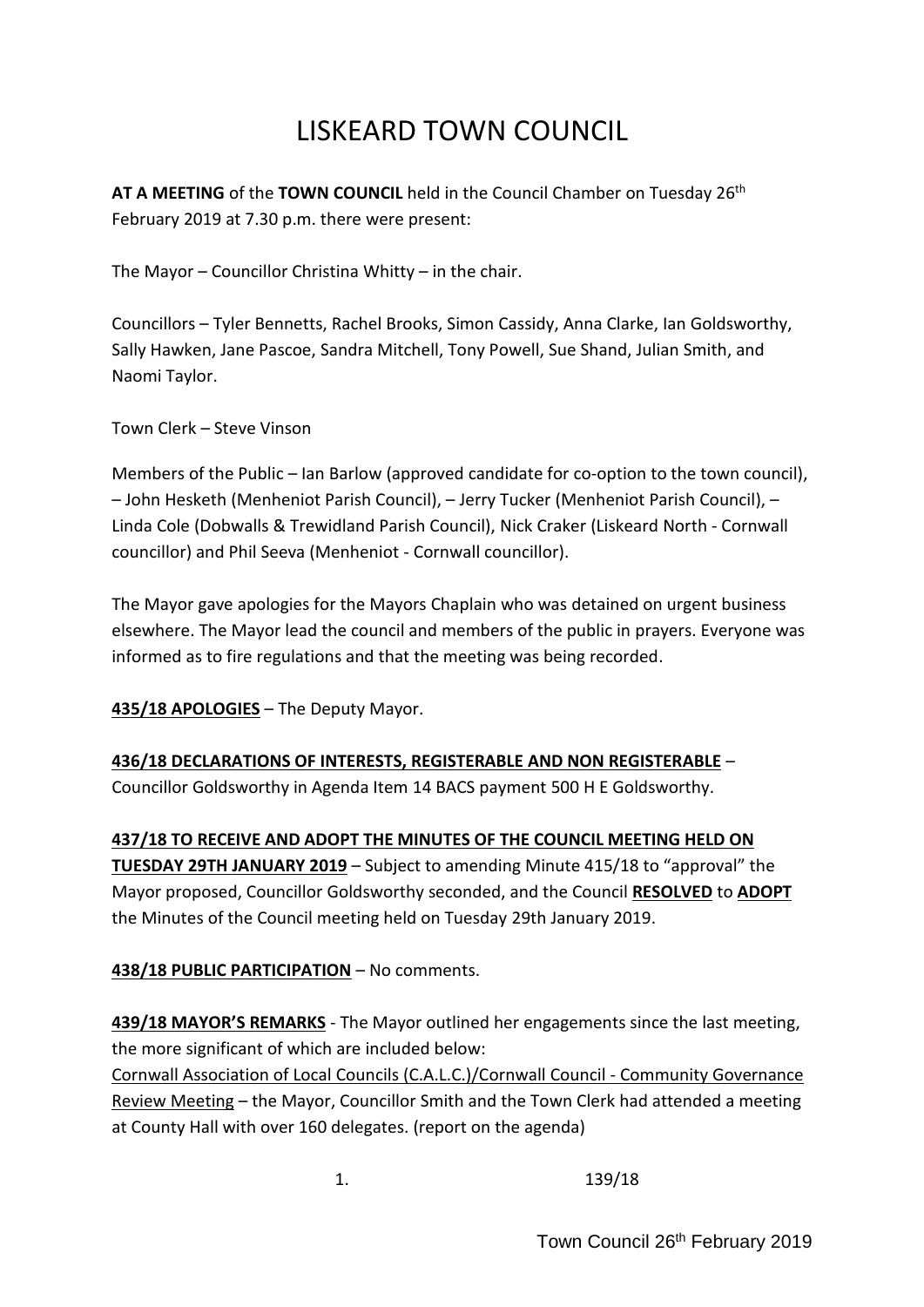Cattle Market Charette – the launch of the Charrette process had been held in the Public Hall and had been very well attended. The two days of workshops would be held in the Liskerret Centre (8<sup>th</sup> and 9<sup>th</sup> March). Councillors were asked to encourage others to attend. Rifle Club Annual Dinner - The Mayor had attended and presented a number of trophies.

### **440/18 COMMITTEE MEETINGS**

**PLANNING COMMITTEE HELD ON MONDAY 28TH JANUARY 2019 AND PLANNING COMMITTEE HELD ON MONDAY 18TH FEBRUARY 2019** – Subject to including Councillor Simon Cassidy in the apologies to the 28<sup>th</sup> January 2019 meeting, Councillor Powell proposed, Councillor Shand seconded and the Council **RESOLVED** to **NOTE** the minutes of the Planning Committees held on  $28<sup>th</sup>$  January 2019 and  $18<sup>th</sup>$  February 2019.

**441/18 TOWN CLERK'S UPDATE – ITEMS FROM THE 29TH JANUARY 2019 COUNCIL NOT ALREADY ON THE AGENDA** – Minute 410/18 – Redruth Town Council and Redruth Youth Council have rescheduled their presentation until 19th March 2019 Finance, Economic Development & General Purposes Committee to which all councillors were invited to attend.

**442/18 NORTH WARD VACANCY – CO-OPTION** – The Mayor welcomed Ian Barlow to the meeting. The Mayor proposed, Councillor Cassidy seconded and the Council **RESOLVED** to approve the co-option of Ian Barlow as a town councillor.

**443/18 COMMUNITY GOVERNANCE REVIEW** – Following discussions, Councillor Cassidy proposed, Councillor Powell seconded and the Council **RESOLVED** that:

- the definition of the options be referred to Planning Committee to consider with onward recommendation to the Finance, Economic Development & General Purposes Committee. This will form the basis of the discussions with the neighbouring parish councils.
- The Mayor and Vice Chair of the Planning Committee will receive the same information as the Town Clerk for the duration of the Community Governance Review.

20.23 John Hesketh (Menheniot Parish Council), – Jerry Tucker (Menheniot Parish Council), – Linda Cole (Dobwalls & Trewidland Parish Council), Nick Craker (Liskeard North - Cornwall councillor) and Phil Seeva (Menheniot - Cornwall councillor) left the meeting at this point.

2. 140/18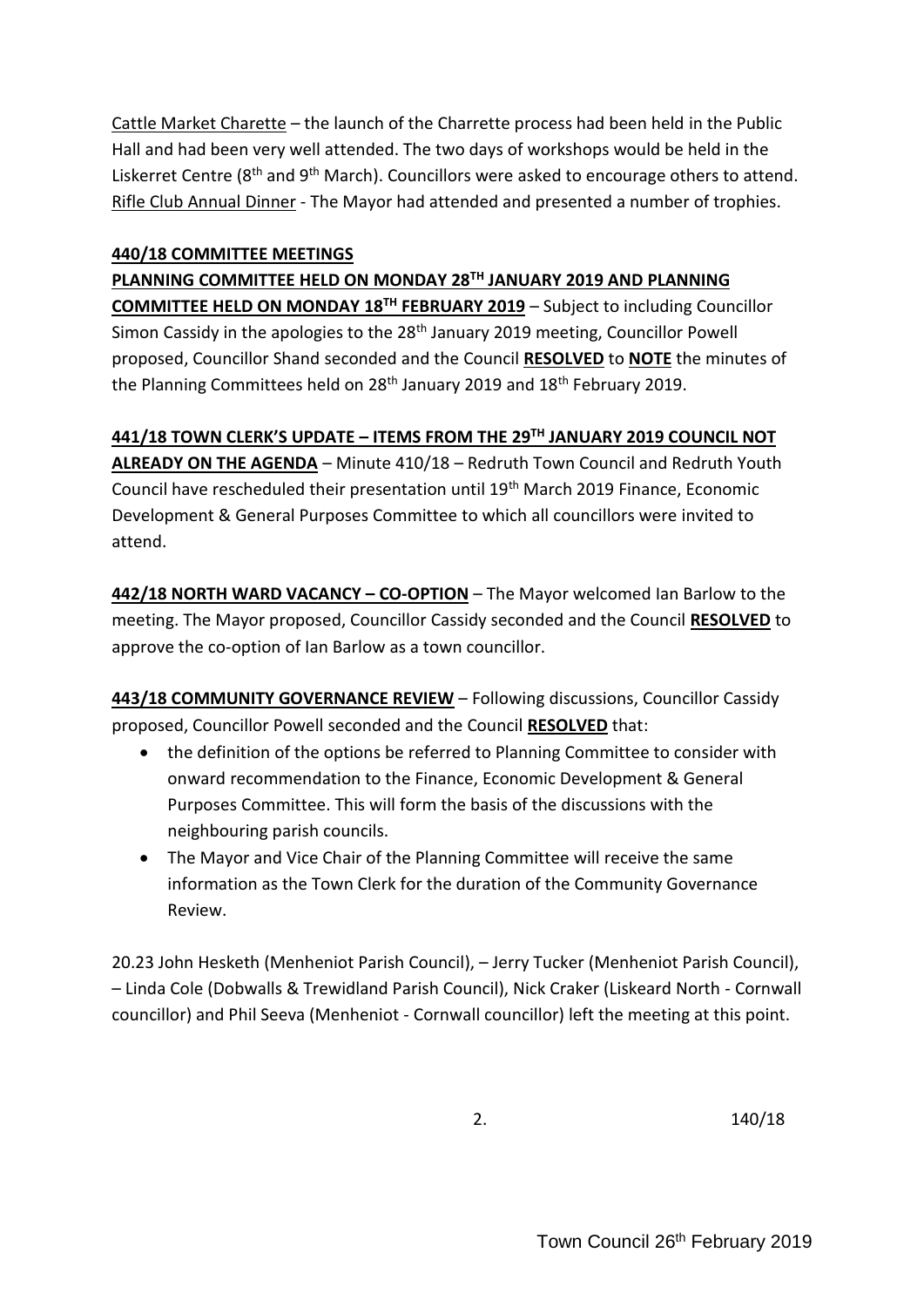**444/18 PLASTIC FREE LISKEARD – SPRING CLEAN 13TH APRIL 2019** – Councillor Taylor proposed, Councillor Powell seconded and the Council **RESOLVED** to support the Plastic Free Liskeard Spring Clean initiative.

## **445/18 NOMINATIONS FOR MAYOR AND DEPUTY MAYOR FOR THE 2019/2020 CIVIC YEAR**

– Nomination forms had been received for the Mayor and Deputy Mayor for the 2019/2020 civic year. Those nominated were:

Mayor

Rachel Brooks **Christina Whitty** 

Deputy Mayor

David Ambler Sandra Mitchell

A ballot of all councillors was undertaken the results of which were: **Councillor Rachel Brooks was elected as Mayor for the 2019/2020 civic year. Councillor Sandra Mitchell was elected as Deputy Mayor for the 2019/2020 civic year.** 

## **446/18 POLLING DISTRICT AND POLLING PLACES – 5 YEAR REVIEW CORNWALL** – Noted.

**447/18 MACEBEARER AND FUTURE CIVIC PARADES** – Following discussion, Councillor Clarke proposed, Councillor Cassidy seconded and the Council **RESOLVED** to maintain the current arrangements for this year and refer the item to Communications & Engagement Committee to discuss possible options.

**448/18 SCHEDULE OF PAYMENTS AND NOTING OF BALANCES** – The Mayor proposed, Councillor Tylor seconded and the Council **RESOLVED** to approve the schedule of payments. Further information was requested on BACS payment 487 (Post meeting note – info supplied 27<sup>th</sup> February).

# **449/18 CORNWALL COUNCIL PLANNING DECISIONS** – noted.

**450/18 CORNWALL COUNCIL COUNCILLOR UPDATES** – **Sally Hawken** – Cattle Market Charrette – posters and leaflets promoting public participation and attendance at the Charrette consultation exercise on the  $8<sup>th</sup>$  and  $9<sup>th</sup>$  March were being produced. Could councillors promote as widely as possible.

Maudlin Farm – councillors were invited to attend the meeting on  $28<sup>th</sup>$  February with Cornwall Council to discuss details relating to scheme.

Gas Lane Yellow Lining – it might be necessary to put a Traffic Regulation Order (TRO) in place.

3. 141/18